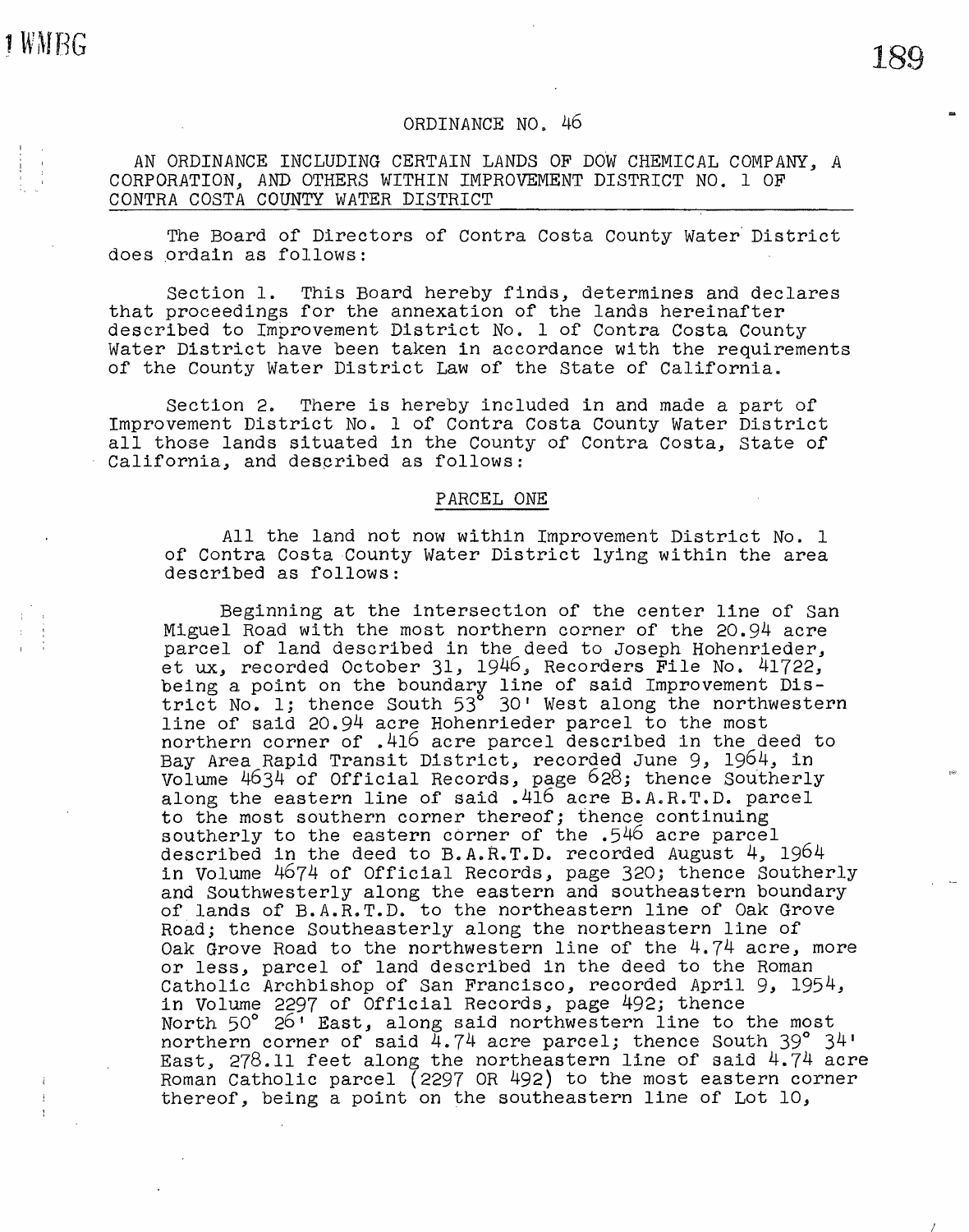Frandsen's Subdivision, filed May 17, 1911 in Map Book 5, page 109; thence North 50° 30' East along said southeastern line to the most eastern corner thereof; thence North 35° West along the northeastern line of said Lot 10 to the-most western corner of Lot 141 Tract 2949, filed September *2,* 1961 in Map Book 84, page 5; thence northeasterly along the northern boundary of said Tract 2949 to the most northern corner thereof; thence Southeasterly and Southwesterly along the eastern and southern boundary of said Tract 2949 to the most southern corner thereof, being a point on the northeastern boundary of Lot 6 Tract 2806, filed August 24, 1960, in Map Book 79, page 8; thence Souther1y·a1ong. the eastern boundary of said Tract 2806 to the most eastern corner of Lot 24, being a point on the northeastern line of Lot 9, Map of Fransden's Subdivision; thence Southeasterly along the northeastern line of said Lot 9 and the extension thereof to the center line of Treat Lane (formerly 50 feet in width); thence Northeasterly along the center of Treat Lane to northeastern boundary of the parcel of land described as Parcel Three in the deed to Donald L. Stone Homes, Inc. recorded April 8, 1964 in Volume 4591 of Official Records, page 186; thence Southeasterly and Southwesterly along the northeastern and southeastern boundary of said Parcel Three to the most northern corner of Tract 3212,.filed February 26, 1964, in Map Book 97, page 36, being a point on the boundary of said Improvement District No. 1; thence Southeasterly along the northeastern boundary of said Tract 3212 and Tract 3213, filed March 17, 1965 to the most eastern corner of said Tract 3213, being an angle corner in the boundary of the Contra Costa Canal; thence South 34° 28' East 60 feet, more or less, crossing said Contra Costa Canal; thence Southwesterly along the southeastern line of said Contra Costa Canal to the most northern corner of Tract 3348, filed October 15, 1964 in Map Book 101, page<br>14; thence Southeasterly along the northeastern boundary of said Tract  $3348$  to the most eastern corner thereof, being a point on the northern boundary of Tract 3060, filed August 10, 1962 in Map Book 88, page 31; thence Easterly and Southerly along the northern and eastern boundary of said Tract.3060, to the southeastern corner of Lot 70, being the northeastern corner of Lot 14, Tract 2999, filed March 16, 1962, in Map Book *86,* page 18; thence Southerly along the eastern boundary of said Tract 2999 to the most southern corner of Lot 3, being the most northern corner of Lot 28, Tract 2904, filed June 19, 1949 in Map Book 82, page 49; thence Southerly along the eastern boundary of Tract 2904 to the southeastern corner thereof, being a point on the northern line of Ygnacio Valley Road Extension; thence Southerly crossing said Ygnacio Valley Road, at right angles, 100 feet to the southern line thereof; thence Westerly along the southern boundary-of Ygnacio Valley Road to the northeastern line of Oak Grove Road; thence·Southerly along the northeastern line of Oak Grove Road to its ihtersection with the northeastern extension of the southeastern line of the .67 acre parcel of land described in the deed to Texaco Inc., recorded February 15, 1960 in Volume 3556 of Official Records, page 366; thence South 63<sup>6</sup> 53' 18" West along said extension and along said southeastern line to the most southern corner of said .67 acre Texaco parcel, being a point on the boundary of Encina Grande Annexation, Parcel No. 5 of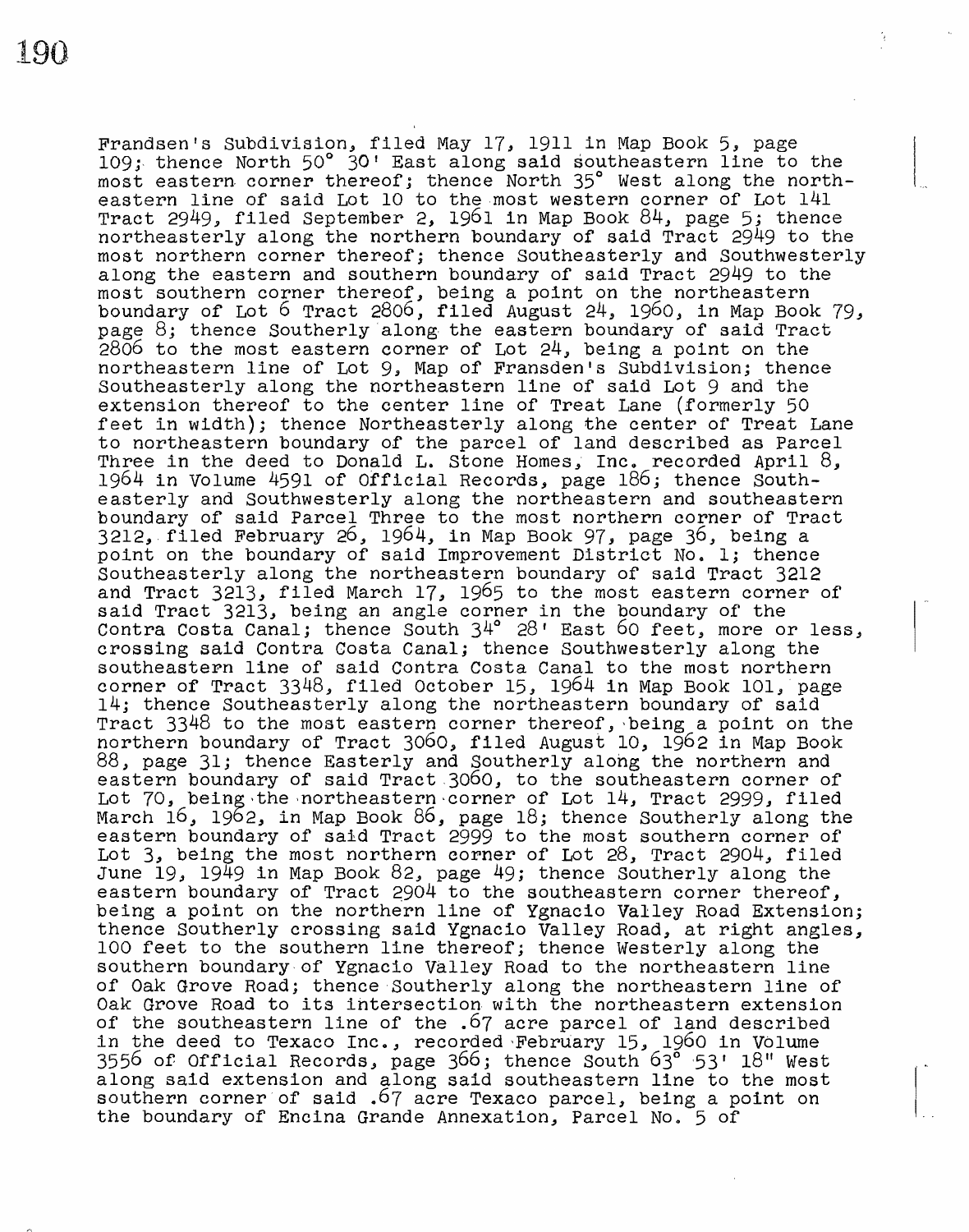191

Ordinance No. 38 Annexation to Improvement District No. 1 of Contra Costa County Water District; thence North 43° 33' 05" West along the southwestern line of said Texaco .67 acre parcel and the northern extenaion thereof to the center of Ygnacio Valley Road; thence Easterly along the center of Ygnacio Valley Road to the center of Oak Grove Road; thence Northwesterly along the center of Oak Grove Road to its intersection with the northeastern extension of the southeastern line of the 30 acre, more or less., parcel of land described in the deed to the Dow Chemical Company, recorded April 16, 1957 in Volume 2965 of Official Records, page 12; thence South 61° 35' West along said extension and along said southeastern line to the most southern corner of said 30 acre Dow parcel; thence North 36° 30' West, 830.60 feet to the most western corner of said Dow parcel, being a point on the southern boundary of said Contra Costa Canal; thence Westerly along the southern boundary of said Canal to its intersection with the southeastern extension of the northeastern line of Carriage Square - Erindale Annexation, Parcel Three, Ordinance No. 38, also being the southeastern extension of the southwestern line of the 34.163 acre parcel of land described as Parcel One in the deed to the Roman Catholic Archbishop of San Francisco, recorded April 7, 1960, in Volume 3493 of Official Records, page 404; thence North 36° 30' West along said extension to the most southern corner of Lot 1, E. *A.* Smith Subdivision No. 2, filed January 3, 1911, in Map Book 4, page 76; thence North 56° 25' East along the southeastern boundary of Lot 1, E. *A.* Smith Subdivision No. 2 and along the southeastern boundary of E. *A.*  Smith Subdivision No. 1 filed January 3, 1911, in Map Book 3, page 75, and the extension thereof to the center of Oak Grove Road; thence Northwesterly along the center of Oak Grove Road to its intersection with the northeastern extension of the southeastern line of Lot 1, Block 1 of said E. *A.* Smith Subdivision No. 1 (3M 75); thence Southwesterly along said northeastern extension, and along the southeastern line of Lots 1, 2, and 3, Block 1, to the most southern corner of said Lot 3, being the most northern corner of Lot 8., Block 1, E. *A.* Smith Subdivision No. l; thence Southeasterly along the northeastern line of said Lot 8 to the most eastern corner thereof, being a point in the center of Smith Lane; thence Southwesterly along the center of Smith Lane to the center of Johnson Lane, being the most southern corner of said Lot 8, Block l; thence Northwesterly along the center of Johnson Lane and the extension thereof to the northwestern line of the right of way of the Sacramento Northern Railway Company, being a point on the boundary line of said Improvement District No. 1 of Contra Costa County Water District; thence in a general Easterly direction along the boundary line of said Improvement District No. 1 of Contra Costa County Water District to the point of beginning.

### PARCEL TWO

### S. D. L. M. ASSOCIATES

Portion of Rancho San Miguel, described as follows: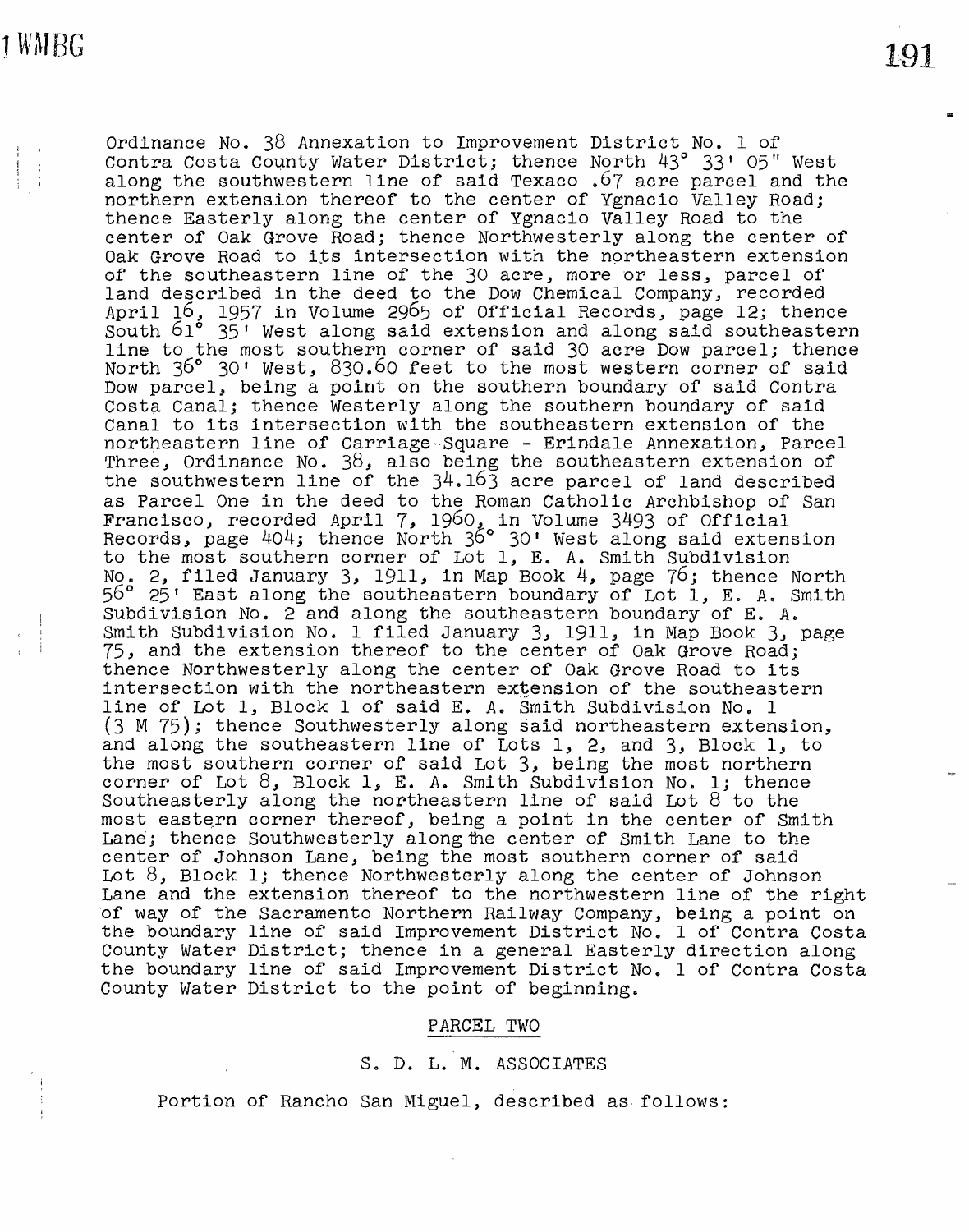Beginning at the intersection of the center 11ne of Ygnacio Valley Road with the northwestern extension of the northeastern line of Walnut Avenue; thence Northeasterly along.the center line of Ygnacio Valley Road to its intersection with the northwestern extension of the southwestern line of the parcel of land described in the deed to George L. Kline, et ux, recorded November 16, 1956, under Recorder's File No. 72401; thence South $\div$ easterly along said northwestern extension and the southwestern line of said Kline parcel (File No. 72401) to the most southern corner thereof; thence Northeasterly along the southeastern line of said Kline parcel (File No. 72401) to the most western corner of Parcel Four as described in the deed to Theodore H. Stein, et ux, recorded March 4, 1960, in Volume 3569 of Official Records, page 413; thence southeasterly along the southwestern lines of Parcels Four and Two of said Stein deed (3569 OR 413) to the most northern corner· of the parcel of land described in the deed to Eleanor M. Birbeck, recorded February 16, 1956, under Recorder's File No. 9700; thence Southwesterly along the northwestern line of said Birbeck parcel (File No. 9700) to the northeastern line of said Walnut Avenue; thence Northwesterly along the northeastern line of said Walnut Avenue and the northwesterly extension thereof, to the point of beginning.

## PARCEL THREE

Portion of the Rancho Las Juntas, Contra Costa County, State of California, described as follows:

Beginning at the Northwestern corner of the parcel of land described in the deed to the Central Contra Costa Sanitary District recorded October 29, 1947, in Volume 1141 of Official Records of said County, at page 402 being the southwestern corner of the parcel of land described in the deed to the Central Contra Costa Sanitary District, recorded January 22, 1963, in Volume 4287 of Official Records of said County, at page 64, also being an angle corner in the boundary of said Improve- $\sim$ -, also being an angle coiner in the boundary of said improvement District No. 1; thence North  $0^{\circ}$ , 12' 24" East 364.90 feet to the northwestern corner of said Central Contra Costa Sanitary District parcel (4287 OR  $64$ ); thence South 89° 27! 30" East 2040.00 feet, more or less, to the eastern boundary of the ,parcel of land described in the deed to the Contra Costa county .Flood Control .and Water Conservation District·recorded August  $14$ ,  $1962$ , in Volume 4181 of Official Records of said County, at page 31; thence South 20° 55' 22" West, along said eastern boundary to a point on the northern boundary of the parcel of land described in the deed to the State of California, recorded July 27, 1957, in Volume 3018 of Official Records of said Eary 27, 2007, 21 Veralle 3018 of criteral Records of Sara Arnold Highway to the southeastern line thereof, being a point on the boundary line of said Improvement District No. l; thence counter-clockwise along the northern boundary of said Improvement District No. 1 to the point of beginning.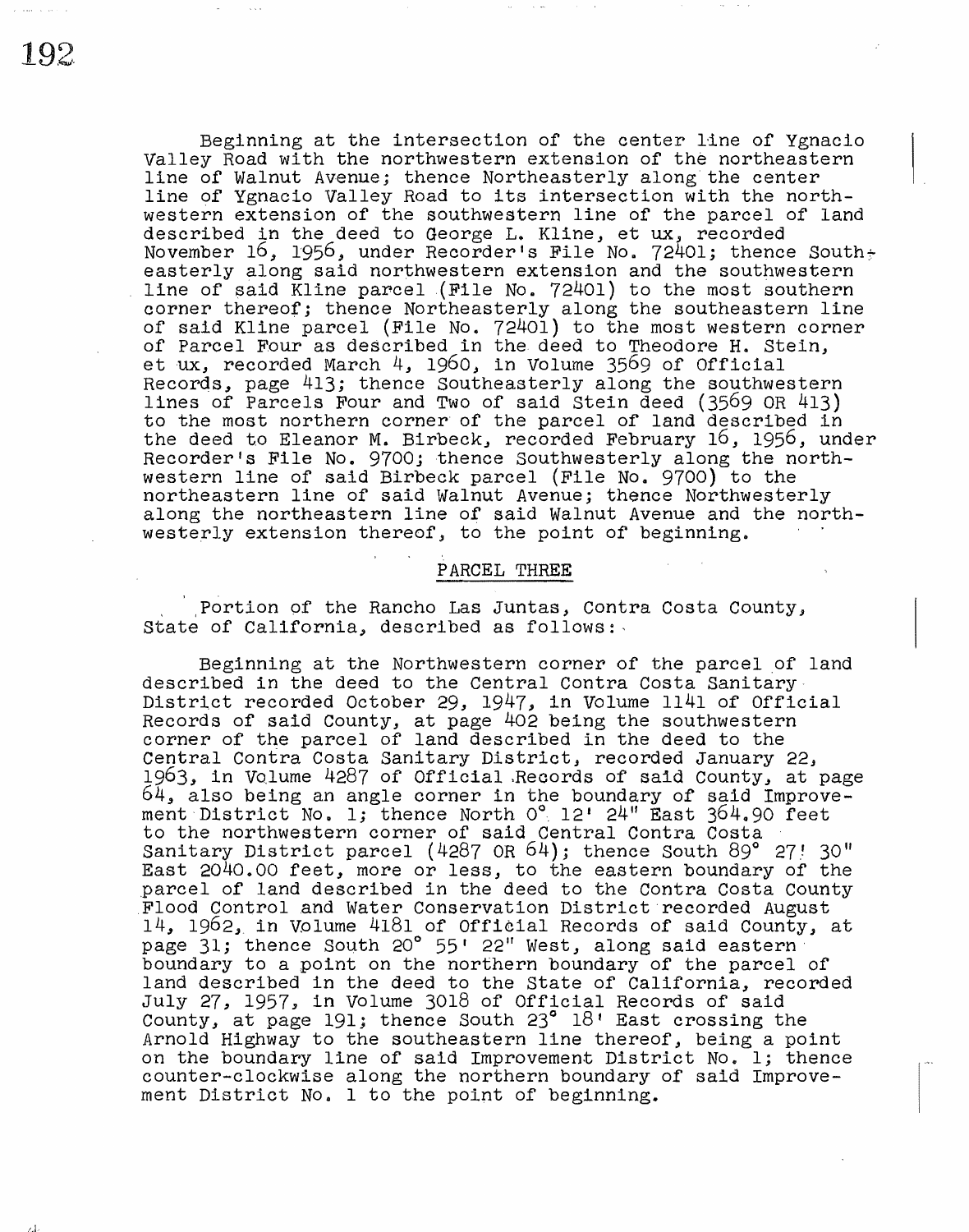#### Exception No. 1

JWMBG

Portion of the Rancho Las Juntas, containing  $8.45$  acres, more or less, described as follows:

Beginning on the East line: of the County Road known as Blum Road, at the southwest corner of the 8.o acre parcel of land described in the deed from Ethel R. Claeys, et al, to Martinez Gun Club, dated June 4, 1938 and recorded June  $6$ , 1938 in Volume 448 of Official Records at page 487; thence from said point of beginning North  $Q^{\circ}$  28' West, along said east line, 956.70 feet to the southwest line of the 10.966 acre parcel of land described in the deed from Martinez Gun Club to State of California, dated January<br>20, 1959 and recorded March 18, 1959 in Volume 3338 of Official Lo, 1999 and recorded hard: 10, 1999 in voralle 3390 or criteral necords, as page 33, choice southeasering, along the southmest and thereof; thence South 85° 10' West along the south line of the 20.011 acre parcel of land described in the deed from Annie Loucks to Martinez Gun Club, dated June 6, 1947 and recorded July 2, 1947 in Volume 1095 of Official Records, at page 100 and along the south line of said 8.o acre parcel, 623.38 feet to the point of beginning.

Exception No. 2

Portion of the Rancho Las Juntas, containing  $8.52$  acres, more or less, described as follows:

Beginning at a  $1$ " iron pipe set on the north line of the 20.011 acre parcel of land described in the deed from Annie Loucks to Martinez Gun Club, dated June 6, 1947 and recorded July 2, 1947 in Volume 1095 of Official Records, at page 100, at the northeast line of the 10.966 acre parcel of land described in the deed from Martinez Gun Club to State of California, dated January 20, 1959 and recorded March 18, 1959 in Volume 3338 of Official Records, at page 53; thence from said point of beginning along said northeast line, South 31° 26 1 34" East (the bearing of south 31° 26 <sup>1</sup> 34" East is taken for the purpose of this description) 6.94 feet and South  $41^{\circ}$  51' 05" East, 506.77 feet; thence leaving said northeast line southeasterly, along the arc of a curve to the left, with a radius of 558.00 feet, the center of which bears North 46° 23t 45" East, an arc distance of' 218.34 feet; thence South  $66°$   $01'$   $24''$  East, tangent to the last curve,  $364.96$  feet to a 1" iron pipe set on the east line of said 20.011 acre parcel; thence along the east and north lines of said 20.011 acre parcel North 1° 10' 55" East, 720.37 feet and South 85° 48' 6411 West, 869.68 feet to the point of beginning.

## PARCEL FOUR

Portion of the Rancho San Miguel, containing 1.0 acre, more or less, described as follows: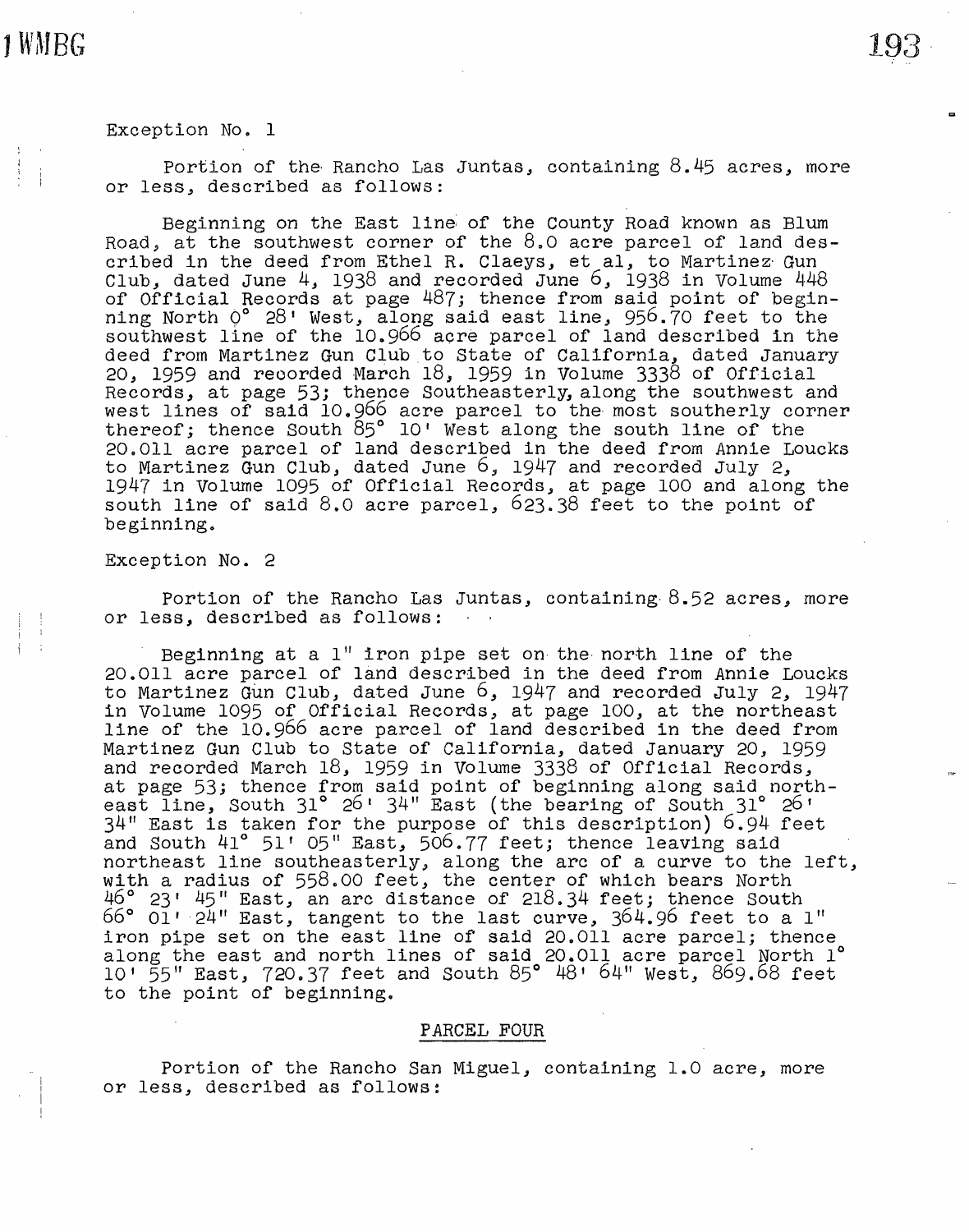Beginning at the most eastern corner of the 1.0 acre parcel of land described in the deed from Robert *A.* Butler, et ux., to Bruce W. Bettis, et ux, recorded July 16, 1964 in Volume 4661 of Official Records, page 197, being a point on the boundary line of said Improvement District No. 1; thence South 57° 14' West along the southeastern line of said Bettis 1.0 acre parcel, 150.00 feet, more or less, to the most southern corner thereof; thence North 36° 25' West along the southwestern line of said Bettis parcel to the most western corner thereof, being a point in the center, of Dorsch Road; thence North 57° 27' 30" East 151.334 feet along the northwestern line of said Bettis parcel to the most northern corner thereof, being a point on the boundary of said Improvement District No. l; thence 36° 25' East along the northeastern line of said Bettis parcel to the point of beginning.

# PARCEL FIVE

That certain tract of land situated in the County of Contra Costa, State of California, being a portion of the Rancho Monte del Diablo., and particularly described as follows:

Beginning at an iron post situated at the intersection of the Easterly line of the right of way of the San Ramon Branch of the Southern Pacific Railway Company with the Southerly line of the right of way of the S.F. & S.J.V. Ry. Co., thence N.  $48^\circ$ 57' E., running along the Southerly line of the right *of* way of the S.F. & S.J.V. Ry. Co. 1241 53/100 feet to station, an iron post; thence s. 41° 03• E. 500 feet to station, an iron, post; thence S.  $48^\circ$  57' W. 1372 7/100 feet to station, an iron post, in the Easterly line of the San Ramon Branch of the Southern Pacific Railway Co., thence running along the Easterly line of the right of way of said San Ramon Branch Ry. N. 26°  $23!$  W. 516 77/100 feet into the place of beginning, containing an area of fifteen acres of land.

Section 3. That the Secretary of this District be, and she hereby is, instructed to transmit to. and file with the following a copy of this ordinance and such other documents as are required by law in connection with the inclusion of said lands within this by law in connection wrant and increasion of sale lands wranth and

Secretary of State of the State of California Clerk of the Board of:supervisors of the County of Contra Costa County Assessor of the County of Contra Costa. County Recorder of the County of Contra Costa State Board of Equalization of the State of California

Section 4. This ordinance shall take effect and be in force on its final adoption.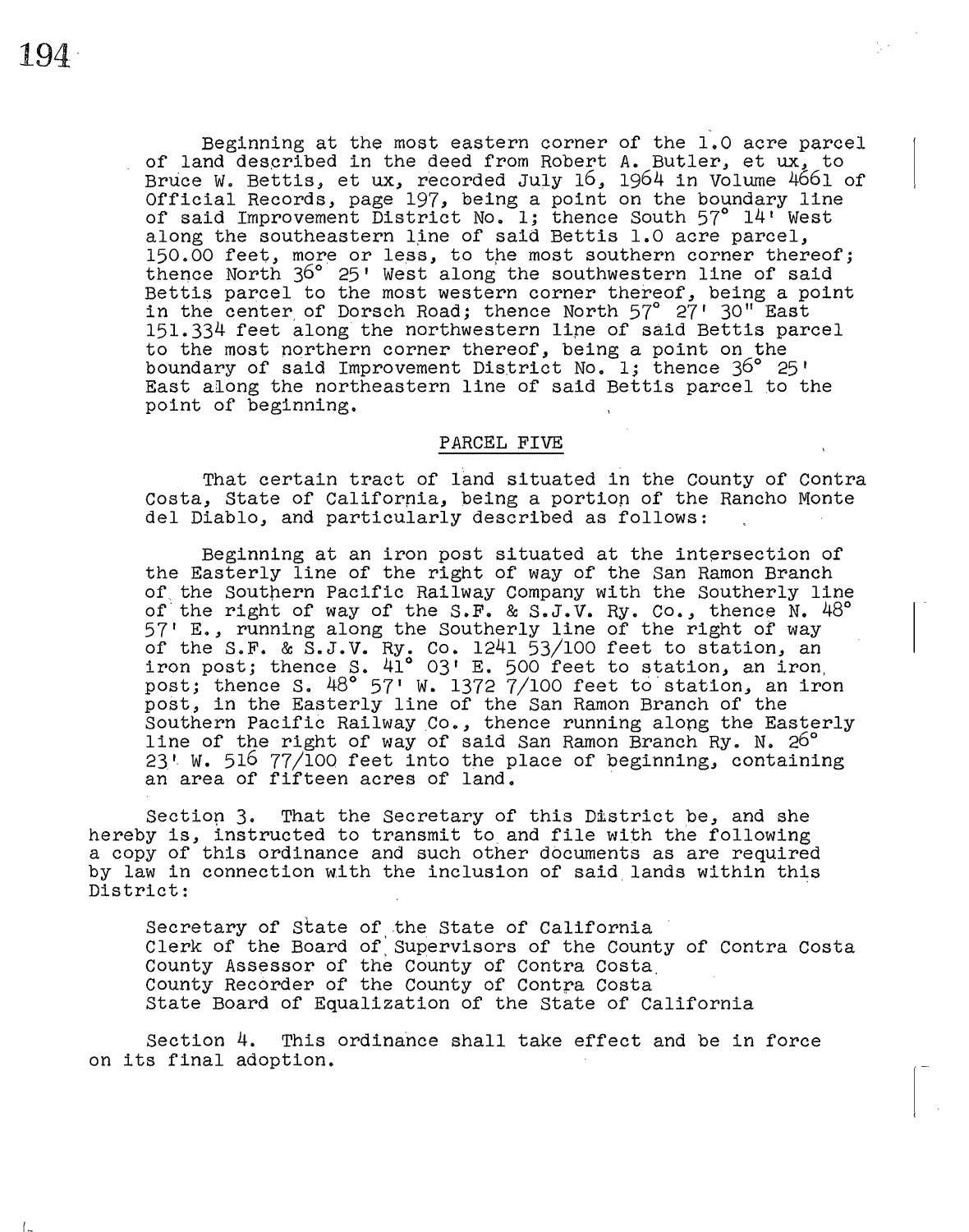**JWMBG** 

**--00000--**

First read at a regular meeting of the Board of Directors of contra Costa County Water District held September 1, 1965, and finally passed and adopted as read at a regular meeting held September 15, 1965, by the following vote:

Ayes: Directors Bollman, Thompson, Siino, Graham and Tuft.

Noes: None.

Absent: None.

**Secretary** 

Attest·  $P$ resident In In<br>24 ) Willman<br>mt

#### **--00000--**

I hereby certify that the foregoing is a true and correct copy of Ordinance No. 46, duly and regularly adopted by the Board of Directors of Contra Costa County Water District on September 15, 1965.

 $-$ <sup>1</sup>, 1.

B. M. McCloskey Secretary to Board of Directors of Contra Costa County Water District